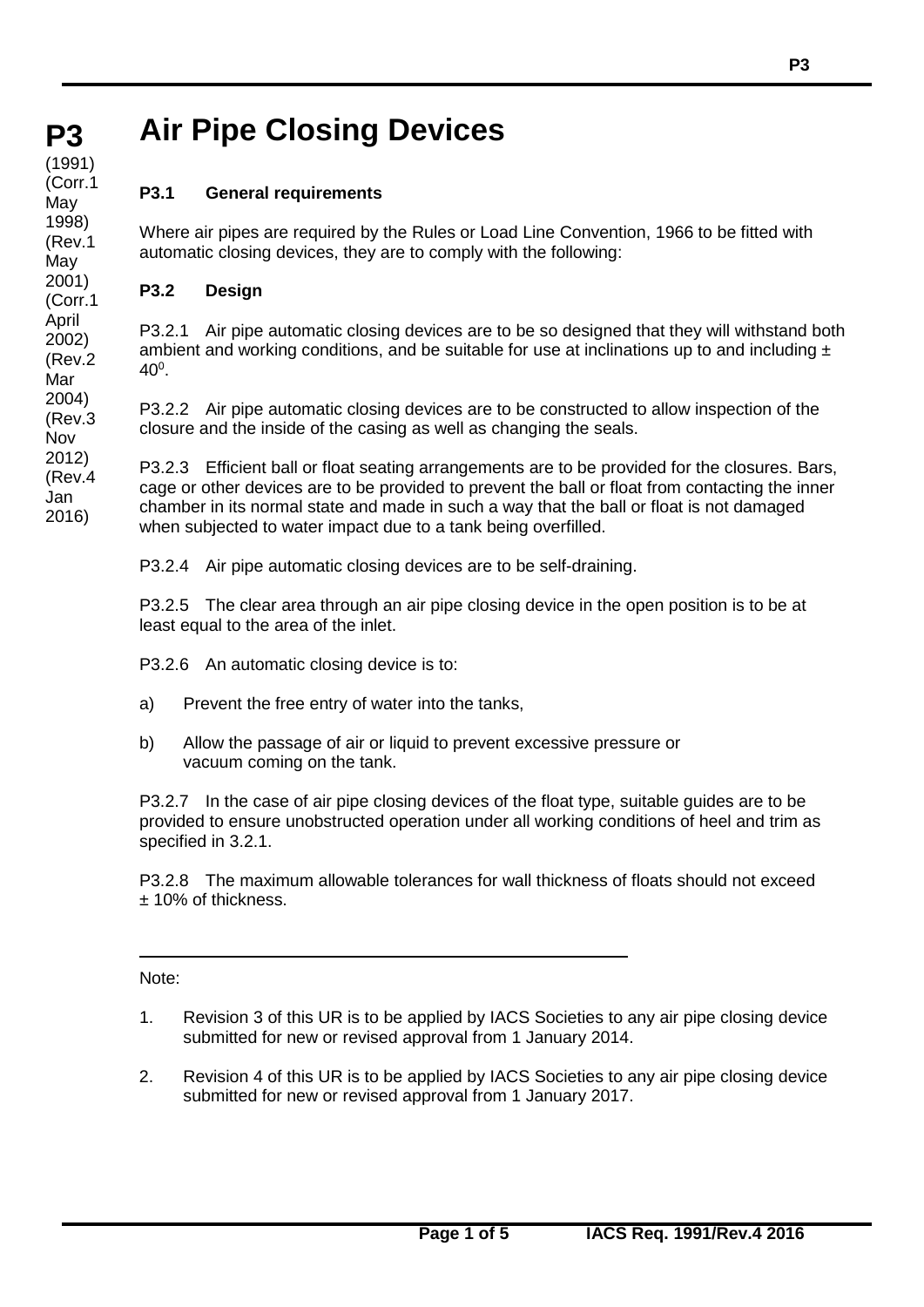**P3 (cont)** P3.2.9 The inner and the outer chambers of an automatic air pipe head is to be of a minimum thickness of 6 mm. Where side covers are provided and their function is integral to providing functions of the closing device as outlined in P3.2.6, they shall have a minimum wall thickness of 6 mm. If the air pipe head can meet the tightness test in P3.4.1b without the side covers attached, then the side covers are not considered to be integral to the closing device, in which case a wall less than 6 mm can be acceptable for side covers.

## **P3.3 Materials**

P3.3.1 Casings of air pipe closing devices are to be of approved metallic materials adequately protected against corrosion.

P3.3.2 For galvanised steel air pipe heads, the zinc coating is to be applied by the hot method and the thickness is to be 70 to 100 microns.

P3.3.3 For areas of the head susceptible to erosion (e.g. those parts directly subjected to ballast water impact when the tank is being pressed up, for example the inner chamber area above the air pipe, plus an overlap of  $10^{\circ}$  or more either side) an additional harder coating should be applied. This is to be an aluminium bearing epoxy, or other equivalent, coating, applied over the zinc.

P3.3.4 Closures and seats made of non-metallic materials are to be compatible with the media intended to be carried in the tank and to seawater and suitable for operating at ambient temperatures between -25 $\mathrm{^0C}$  and 85 $\mathrm{^0C}$ .

## **P3.4 Type Testing**

## P3.4.1 Testing of Air Pipe Automatic Closing Devices

Each type and size of air pipe automatic closing device is to be surveyed and type tested at the manufacturer's works or other acceptable location according to the Classification Society's practice. The minimum test requirements for an air pipe automatic closing device are to include the following:

a) Determination of the Flow Characteristics.

The flow characteristics of the air pipe closing device are to be determined. Measuring of the pressure drop versus rate of volume flow is to be carried out using water and with any intended flame or insect screens in place.

b) Tightness test during immersion/emerging in water.

An automatic closing device is to be subjected to a series of tightness tests involving not less than two (2) immersion cycles under each of the following conditions:

- i) The automatic closing device is to be submerged slightly below the water surface at a velocity of approximately 4 m/min. and then returned to the original position immediately. The quantity of leakage is to be recorded.
- ii) The automatic closing device is to be submerged to a point slightly below the surface of the water. The submerging velocity is to be approximately 8 m/min and the air pipe vent head is to remain submerged for not less than 5 minutes. The quantity of leakage shall be recorded.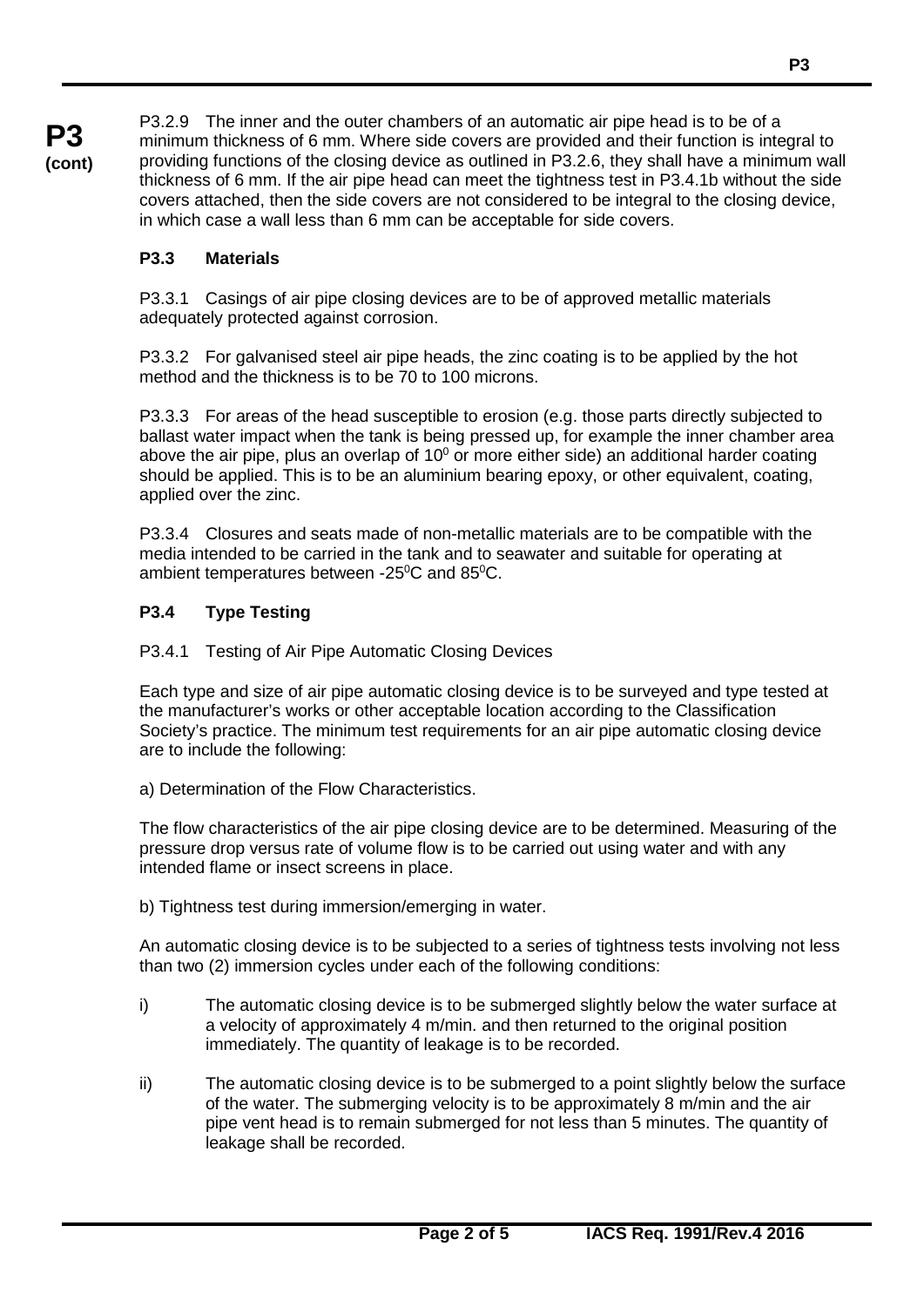iii) Each of the above tightness tests shall be carried out in the normal position as well as at an inclination of 40 degrees under the strictest conditions for the device. In cases where such strictest conditions are not clear, tests shall be carried out at an inclination of 40 degrees with the device opening facing in three different directions: upward, downward, sideways (left or right). (See Figure 1 to 4).



## **Fig 1: Example of normal position**



## **Fig 2: Example of inclination 40 degrees opening facing upward**

**P3 (cont)**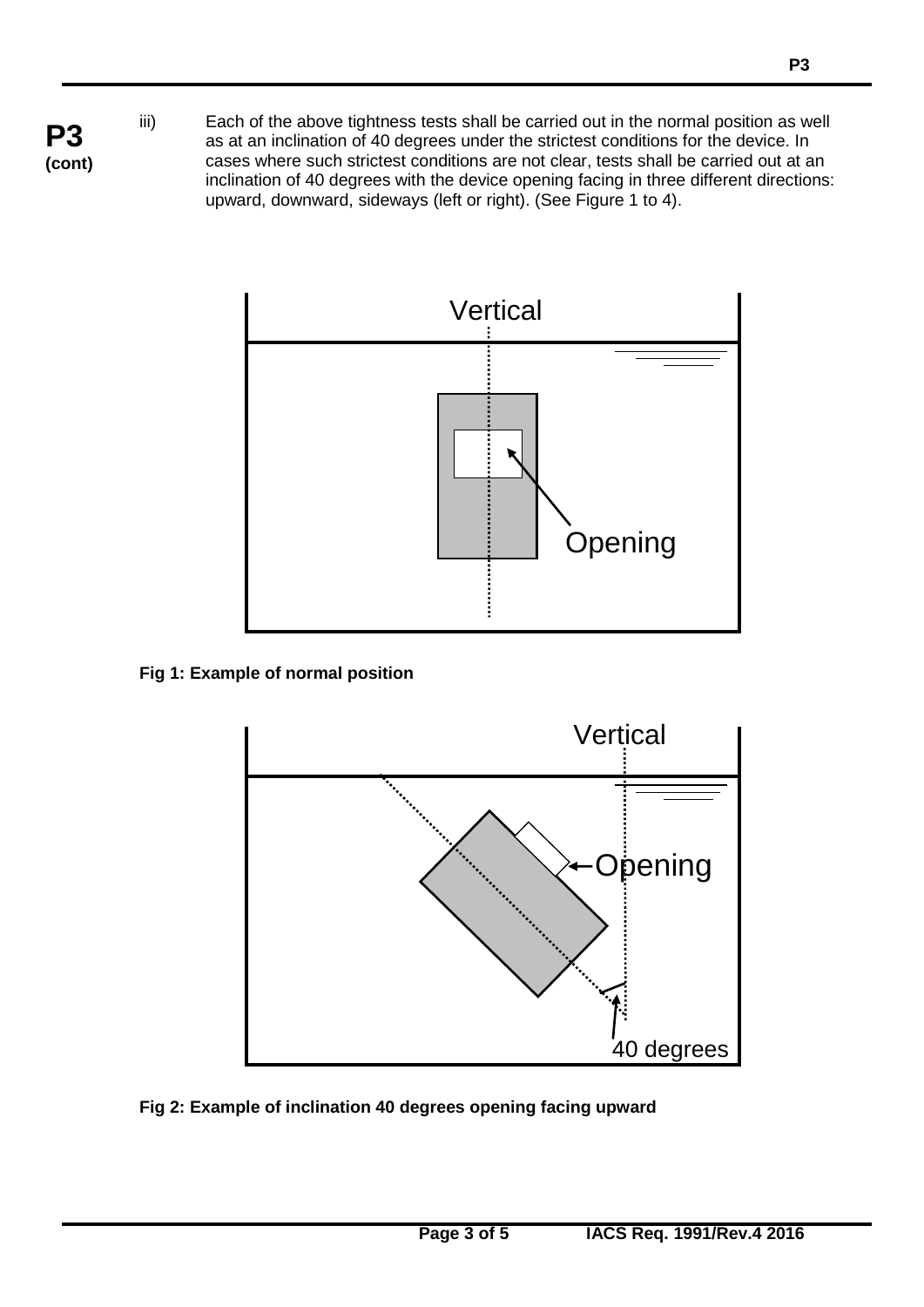

**Fig 3: Example of inclination 40 degrees opening facing downward**



**Fig 4: Example of inclination 40 degrees opening facing sideways**